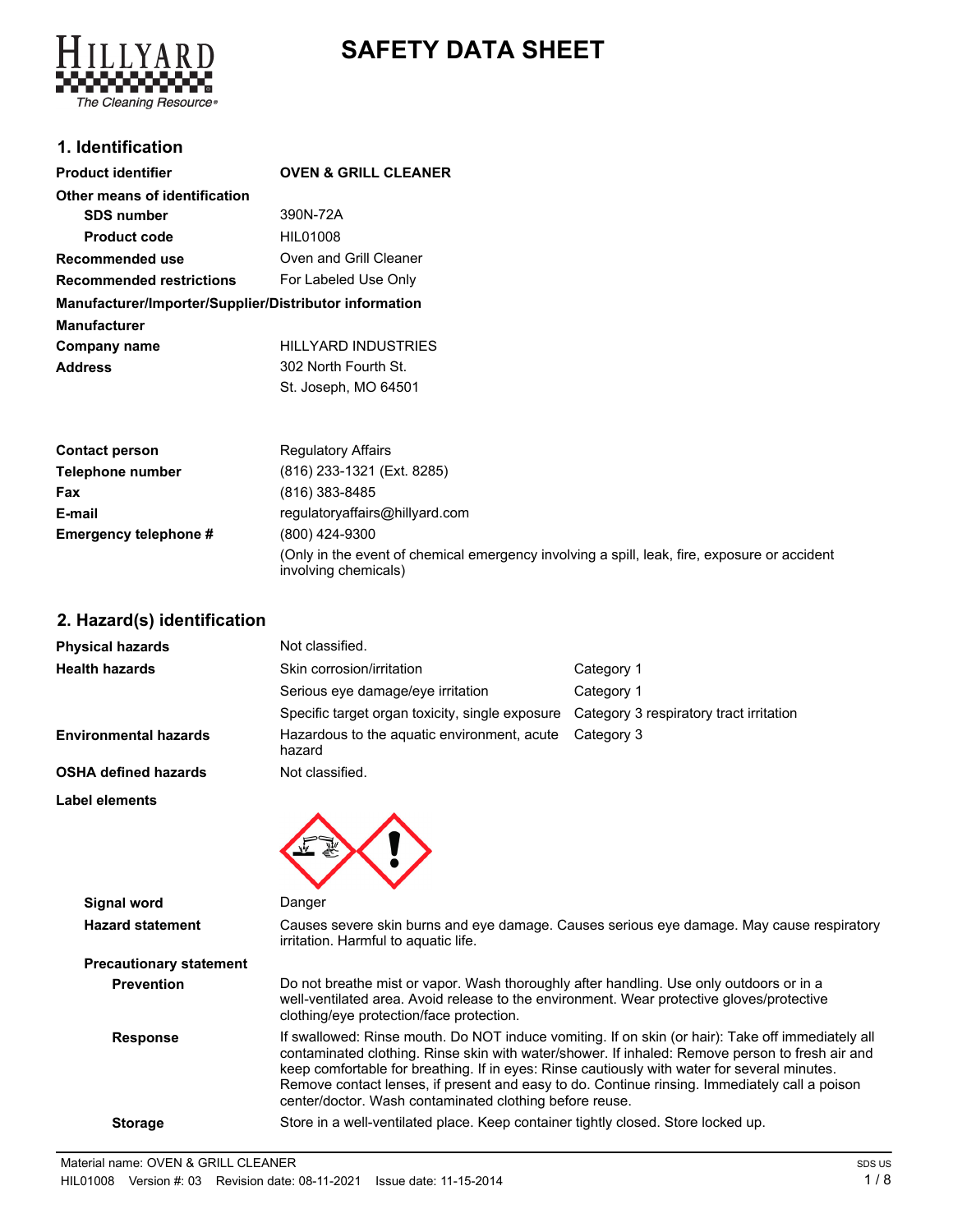| <b>Disposal</b>                              | Buyer assumes all risk and liability associated with disposal of this product (original concentration<br>or dilution) in violation of applicable law in compliance with applicable federal, state and local<br>requirements. CONTAINER DISPOSAL: Triple rinse (or equivalent). Then offer clean, dry<br>container for recycling or reconditioning. |
|----------------------------------------------|----------------------------------------------------------------------------------------------------------------------------------------------------------------------------------------------------------------------------------------------------------------------------------------------------------------------------------------------------|
| Hazard(s) not otherwise<br>classified (HNOC) | None known.                                                                                                                                                                                                                                                                                                                                        |
| Supplemental information                     | None.                                                                                                                                                                                                                                                                                                                                              |

### **3. Composition/information on ingredients**

#### **Mixtures**

**Inhalation**

| <b>Chemical name</b>                     | <b>CAS number</b><br>Common name and synonyms |           | %          |
|------------------------------------------|-----------------------------------------------|-----------|------------|
| Sodium Hydroxide                         |                                               | 1310-73-2 | $5 - 510$  |
| Butoxydiglycol                           | <b>BUTOXYDIGLYCOL</b>                         | 112-34-5  | $3 - 5$    |
| Other components below reportable levels |                                               |           | $90 - 100$ |

#### **4. First-aid measures**

| <b>Inhalation</b>                                                            | Remove victim to fresh air and keep at rest in a position comfortable for breathing. Call a poison<br>center or doctor/physician if you feel unwell.                                                                                                                                                                  |  |
|------------------------------------------------------------------------------|-----------------------------------------------------------------------------------------------------------------------------------------------------------------------------------------------------------------------------------------------------------------------------------------------------------------------|--|
| <b>Skin contact</b>                                                          | Take off immediately all contaminated clothing. Rinse skin with water/shower. Call a physician or<br>poison control center immediately. Chemical burns must be treated by a physician. Wash<br>contaminated clothing before reuse.                                                                                    |  |
| Eye contact                                                                  | Immediately flush eyes with plenty of water for at least 15 minutes. Remove contact lenses, if<br>present and easy to do. Continue rinsing. Call a physician or poison control center immediately.                                                                                                                    |  |
| Ingestion                                                                    | Call a physician or poison control center immediately. Rinse mouth. Do not induce vomiting. If<br>vomiting occurs, keep head low so that stomach content doesn't get into the lungs.                                                                                                                                  |  |
| <b>Most important</b><br>symptoms/effects, acute and<br>delayed              | Burning pain and severe corrosive skin damage. Causes serious eye damage. Symptoms may<br>include stinging, tearing, redness, swelling, and blurred vision. Permanent eye damage including<br>blindness could result. May cause respiratory irritation.                                                               |  |
| Indication of immediate<br>medical attention and special<br>treatment needed | Provide general supportive measures and treat symptomatically. Chemical burns: Flush with water<br>immediately. While flushing, remove clothes which do not adhere to affected area. Call an<br>ambulance. Continue flushing during transport to hospital. Keep victim under observation.<br>Symptoms may be delayed. |  |
| <b>General information</b>                                                   | If you feel unwell, seek medical advice (show the label where possible). Ensure that medical<br>personnel are aware of the material(s) involved, and take precautions to protect themselves.                                                                                                                          |  |
| 5. Fire-fighting measures                                                    |                                                                                                                                                                                                                                                                                                                       |  |
| Suitable extinguishing media                                                 | Water fog. Foam. Dry chemical powder. Carbon dioxide (CO2).                                                                                                                                                                                                                                                           |  |
| Unsuitable extinguishing<br>media                                            | Do not use water jet as an extinguisher, as this will spread the fire.                                                                                                                                                                                                                                                |  |
| Specific hazards arising from<br>the chemical                                | During fire, gases hazardous to health may be formed.                                                                                                                                                                                                                                                                 |  |
| Special protective equipment<br>and precautions for firefighters             | Self-contained breathing apparatus and full protective clothing must be worn in case of fire.                                                                                                                                                                                                                         |  |
| <b>Fire fighting</b><br>equipment/instructions                               | Move containers from fire area if you can do so without risk.                                                                                                                                                                                                                                                         |  |
| <b>Specific methods</b>                                                      | Use standard firefighting procedures and consider the hazards of other involved materials.                                                                                                                                                                                                                            |  |
| <b>General fire hazards</b>                                                  | No unusual fire or explosion hazards noted.                                                                                                                                                                                                                                                                           |  |
|                                                                              |                                                                                                                                                                                                                                                                                                                       |  |

### **6. Accidental release measures**

Keep unnecessary personnel away. Keep people away from and upwind of spill/leak. Wear appropriate protective equipment and clothing during clean-up. Do not breathe mist/vapors. Do not touch damaged containers or spilled material unless wearing appropriate protective clothing. Ensure adequate ventilation. Local authorities should be advised if significant spillages cannot be contained. For personal protection, see section 8 of the SDS. **Personal precautions, protective equipment and emergency procedures**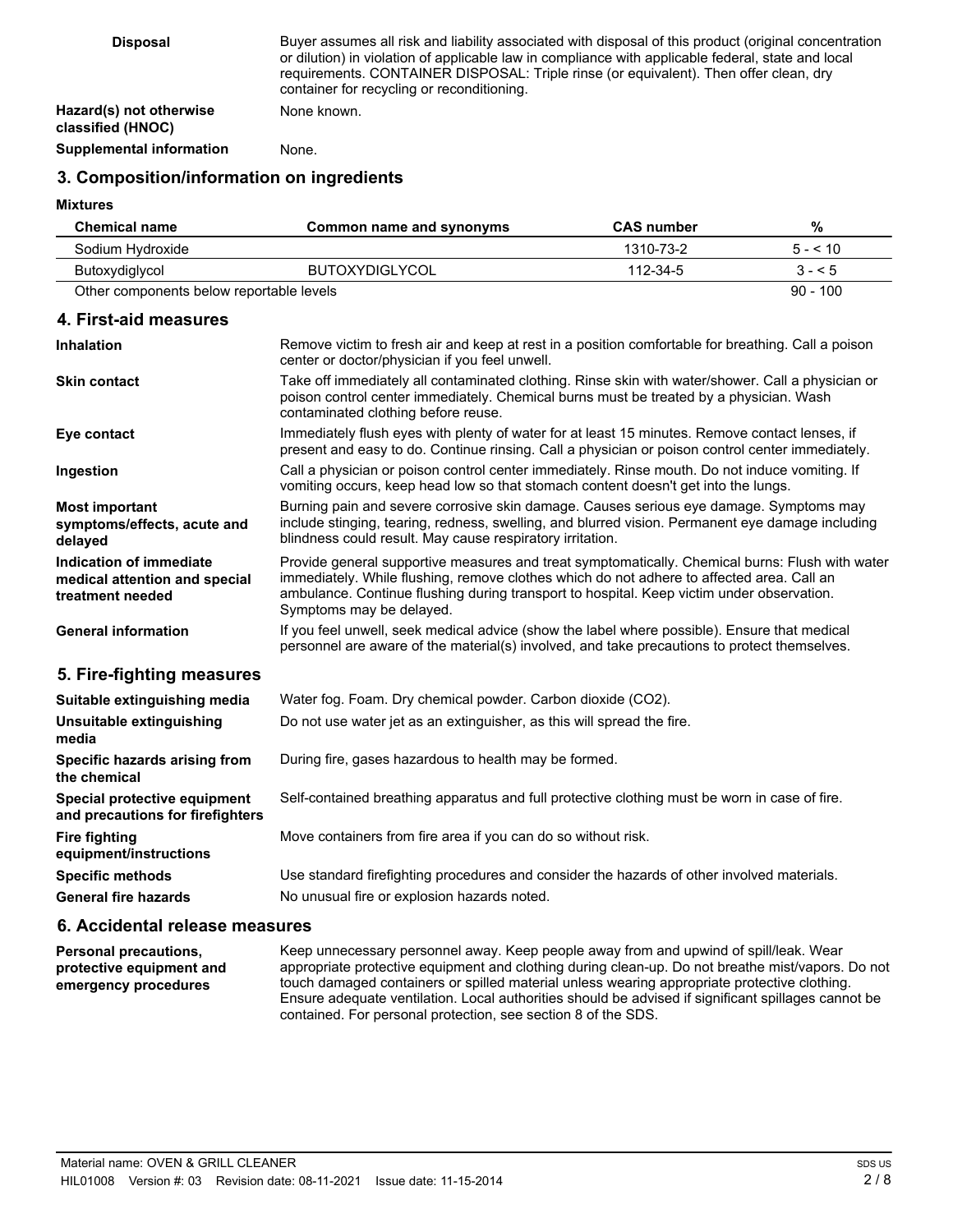| <b>Methods and materials for</b><br>containment and cleaning up | This product is miscible in water. Prevent product from entering drains.                                                                                                                                                                                            |  |  |
|-----------------------------------------------------------------|---------------------------------------------------------------------------------------------------------------------------------------------------------------------------------------------------------------------------------------------------------------------|--|--|
|                                                                 | Large Spills: Stop the flow of material, if this is without risk. Dike the spilled material, where this is<br>possible. Absorb in vermiculite, dry sand or earth and place into containers. Following product<br>recovery, flush area with water.                   |  |  |
|                                                                 | Small Spills: Wipe up with absorbent material (e.g. cloth, fleece). Clean surface thoroughly to<br>remove residual contamination.                                                                                                                                   |  |  |
|                                                                 | Never return spills to original containers for re-use. For waste disposal, see section 13 of the SDS.                                                                                                                                                               |  |  |
| <b>Environmental precautions</b>                                | Avoid release to the environment. Inform appropriate managerial or supervisory personnel of all<br>environmental releases. Prevent further leakage or spillage if safe to do so. Avoid discharge into<br>drains, water courses or onto the ground.                  |  |  |
| 7. Handling and storage                                         |                                                                                                                                                                                                                                                                     |  |  |
| <b>Precautions for safe handling</b>                            | Do not breathe mist/vapors. Do not get in eyes, on skin, or on clothing. Avoid prolonged exposure.<br>Provide adequate ventilation. Wear appropriate personal protective equipment. Avoid release to<br>the environment. Observe good industrial hygiene practices. |  |  |
| Conditions for onto otorone                                     | Ctare leaked un. Ctare in tightly algeed container. Ctare quay from incompatible materials (ace                                                                                                                                                                     |  |  |

Store locked up. Store in tightly closed container. Store away from incompatible materials (see Section 10 of the SDS). **Conditions for safe storage, including any incompatibilities**

### **8. Exposure controls/personal protection**

#### **Occupational exposure limits**

The following constituents are the only constituents of the product which have a PEL, TLV or other recommended exposure limit. At this time, the other constituents have no known exposure limits.

| <b>Components</b>                           | US. OSHA Table Z-1 Limits for Air Contaminants (29 CFR 1910.1000)<br><b>Type</b>                                                                                                                                                                                                                                                                                                                                                                             | Value                                                                                                                                                                     |                                  |  |
|---------------------------------------------|--------------------------------------------------------------------------------------------------------------------------------------------------------------------------------------------------------------------------------------------------------------------------------------------------------------------------------------------------------------------------------------------------------------------------------------------------------------|---------------------------------------------------------------------------------------------------------------------------------------------------------------------------|----------------------------------|--|
| Sodium Hydroxide (CAS<br>1310-73-2)         | PEL<br>$2$ mg/m $3$                                                                                                                                                                                                                                                                                                                                                                                                                                          |                                                                                                                                                                           |                                  |  |
| <b>US. ACGIH Threshold Limit Values</b>     |                                                                                                                                                                                                                                                                                                                                                                                                                                                              |                                                                                                                                                                           |                                  |  |
| <b>Components</b>                           | <b>Type</b>                                                                                                                                                                                                                                                                                                                                                                                                                                                  | Value                                                                                                                                                                     | Form                             |  |
| Butoxydiglycol (CAS<br>$112 - 34 - 5$       | <b>TWA</b>                                                                                                                                                                                                                                                                                                                                                                                                                                                   | 10 ppm                                                                                                                                                                    | Inhalable fraction and<br>vapor. |  |
| Sodium Hydroxide (CAS<br>1310-73-2)         | Ceiling                                                                                                                                                                                                                                                                                                                                                                                                                                                      | $2$ mg/m $3$                                                                                                                                                              |                                  |  |
| US. NIOSH: Pocket Guide to Chemical Hazards |                                                                                                                                                                                                                                                                                                                                                                                                                                                              |                                                                                                                                                                           |                                  |  |
| <b>Components</b>                           | <b>Type</b>                                                                                                                                                                                                                                                                                                                                                                                                                                                  | Value                                                                                                                                                                     |                                  |  |
| Sodium Hydroxide (CAS<br>1310-73-2)         | Ceiling                                                                                                                                                                                                                                                                                                                                                                                                                                                      | $2$ mg/m $3$                                                                                                                                                              |                                  |  |
| <b>Biological limit values</b>              | No biological exposure limits noted for the ingredient(s).                                                                                                                                                                                                                                                                                                                                                                                                   |                                                                                                                                                                           |                                  |  |
| Appropriate engineering<br>controls         | Good general ventilation should be used. Ventilation rates should be matched to conditions. If<br>applicable, use process enclosures, local exhaust ventilation, or other engineering controls to<br>maintain airborne levels below recommended exposure limits. If exposure limits have not been<br>established, maintain airborne levels to an acceptable level. Eye wash facilities and emergency<br>shower must be available when handling this product. |                                                                                                                                                                           |                                  |  |
|                                             | Individual protection measures, such as personal protective equipment                                                                                                                                                                                                                                                                                                                                                                                        |                                                                                                                                                                           |                                  |  |
| <b>Eye/face protection</b>                  |                                                                                                                                                                                                                                                                                                                                                                                                                                                              | Avoid contact with eyes. Wear tight-fitting goggles or face shield.                                                                                                       |                                  |  |
| <b>Skin protection</b>                      |                                                                                                                                                                                                                                                                                                                                                                                                                                                              |                                                                                                                                                                           |                                  |  |
| <b>Hand protection</b>                      |                                                                                                                                                                                                                                                                                                                                                                                                                                                              | Wear appropriate chemical resistant gloves.                                                                                                                               |                                  |  |
| <b>Other</b>                                | Wear appropriate chemical resistant clothing.                                                                                                                                                                                                                                                                                                                                                                                                                |                                                                                                                                                                           |                                  |  |
| <b>Respiratory protection</b>               |                                                                                                                                                                                                                                                                                                                                                                                                                                                              | Do not breathe dust/fume/gas/mist/vapors/spray. Chemical respirator with organic vapor cartridge.<br>Chemical respirator with organic vapor cartridge and full facepiece. |                                  |  |
| <b>Thermal hazards</b>                      | None known.                                                                                                                                                                                                                                                                                                                                                                                                                                                  |                                                                                                                                                                           |                                  |  |
| <b>General hygiene</b><br>considerations    | Always observe good personal hygiene measures, such as washing after handling the material<br>and before eating, drinking, and/or smoking. Routinely wash work clothing and protective<br>equipment to remove contaminants.                                                                                                                                                                                                                                  |                                                                                                                                                                           |                                  |  |

## **9. Physical and chemical properties**

**Appearance** Clear, yellow liquid

Material name: OVEN & GRILL CLEANER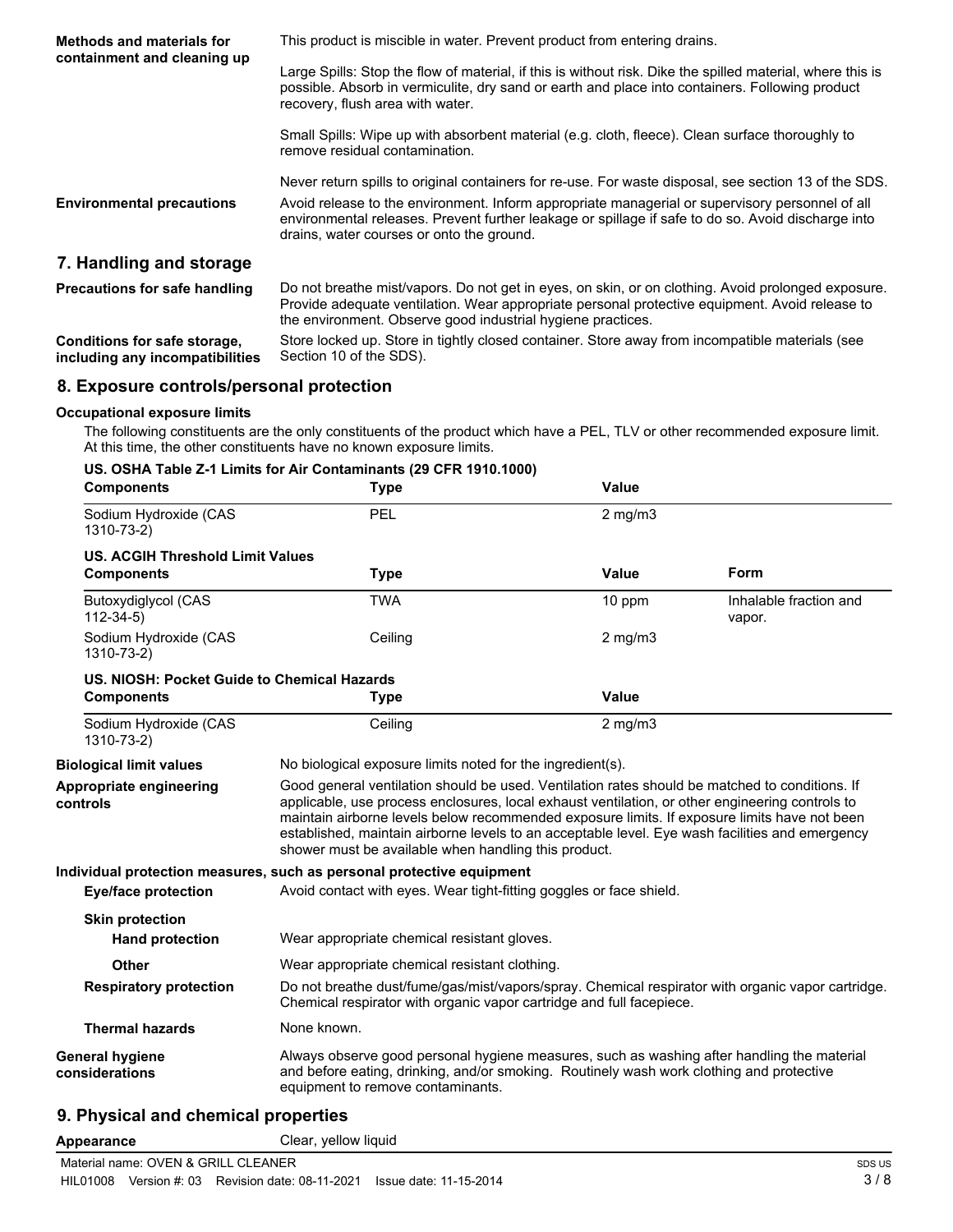| <b>Physical state</b>                             | Liquid.                                |
|---------------------------------------------------|----------------------------------------|
| Form                                              | Liquid.                                |
| Color                                             | Yellow                                 |
| Odor                                              | Mild solvent odor                      |
| Odor threshold                                    | Not available                          |
| рH                                                | $13 - 14$                              |
| Melting point/freezing point                      | Not applicable / Not available         |
| Initial boiling point and boiling<br>range        | 212 °F (100 °C)                        |
| <b>Flash point</b>                                | > 212.0 Tag Closed Cup None to boiling |
| <b>Evaporation rate</b>                           | < 1 (ethyl ether = $1$ )               |
| <b>Flammability (solid, gas)</b>                  | Not applicable.                        |
| Upper/lower flammability or explosive limits      |                                        |
| Explosive limit - lower (%)                       | Not available.                         |
| Explosive limit - upper (%)                       | Not available.                         |
| Vapor pressure                                    | 17.5 mm Hg                             |
| <b>Vapor density</b>                              | $0.6$ AIR=1                            |
| <b>Relative density</b>                           | 1.057 at 77°F                          |
| Solubility(ies)                                   |                                        |
| <b>Solubility (water)</b>                         | 100 % Complete                         |
| <b>Partition coefficient</b><br>(n-octanol/water) | Not available                          |
| <b>Auto-ignition temperature</b>                  | Not available                          |
| <b>Decomposition temperature</b>                  | Not available                          |
| <b>Viscosity</b>                                  | Not available                          |
| <b>Other information</b>                          |                                        |
| <b>Density</b>                                    | 8.80 lb/gal                            |
| <b>Explosive properties</b>                       | Not explosive.                         |
| <b>Oxidizing properties</b>                       | Not oxidizing.                         |
| <b>Percent volatile</b>                           | $91 - 92%$                             |
| VOC                                               | 3.82 % US EPA VOC<br>0.12 % CARB VOC   |
|                                                   |                                        |

## **10. Stability and reactivity**

| <b>Reactivity</b>                            | Reacts violently with strong acids. This product may react with oxidizing agents. |
|----------------------------------------------|-----------------------------------------------------------------------------------|
| <b>Chemical stability</b>                    | Material is stable under normal conditions.                                       |
| <b>Possibility of hazardous</b><br>reactions | Hazardous polymerization does not occur.                                          |
| <b>Conditions to avoid</b>                   | Contact with incompatible materials. Do not mix with other chemicals.             |
| Incompatible materials                       | Strong acids. Oxidizing agents.                                                   |
| <b>Hazardous decomposition</b><br>products   | No hazardous decomposition products are known.                                    |

## **11. Toxicological information**

| Information on likely routes of exposure                                           |                                                                                                                                                                                                                                                         |  |  |
|------------------------------------------------------------------------------------|---------------------------------------------------------------------------------------------------------------------------------------------------------------------------------------------------------------------------------------------------------|--|--|
| <b>Inhalation</b>                                                                  | May cause irritation to the respiratory system. Prolonged inhalation may be harmful.                                                                                                                                                                    |  |  |
| <b>Skin contact</b>                                                                | Causes severe skin burns.                                                                                                                                                                                                                               |  |  |
| Eye contact                                                                        | Causes serious eye damage.                                                                                                                                                                                                                              |  |  |
| Ingestion                                                                          | Causes digestive tract burns.                                                                                                                                                                                                                           |  |  |
| Symptoms related to the<br>physical, chemical and<br>toxicological characteristics | Burning pain and severe corrosive skin damage. Causes serious eye damage. Symptoms may<br>include stinging, tearing, redness, swelling, and blurred vision. Permanent eye damage including<br>blindness could result. May cause respiratory irritation. |  |  |

#### **Information on toxicological effects**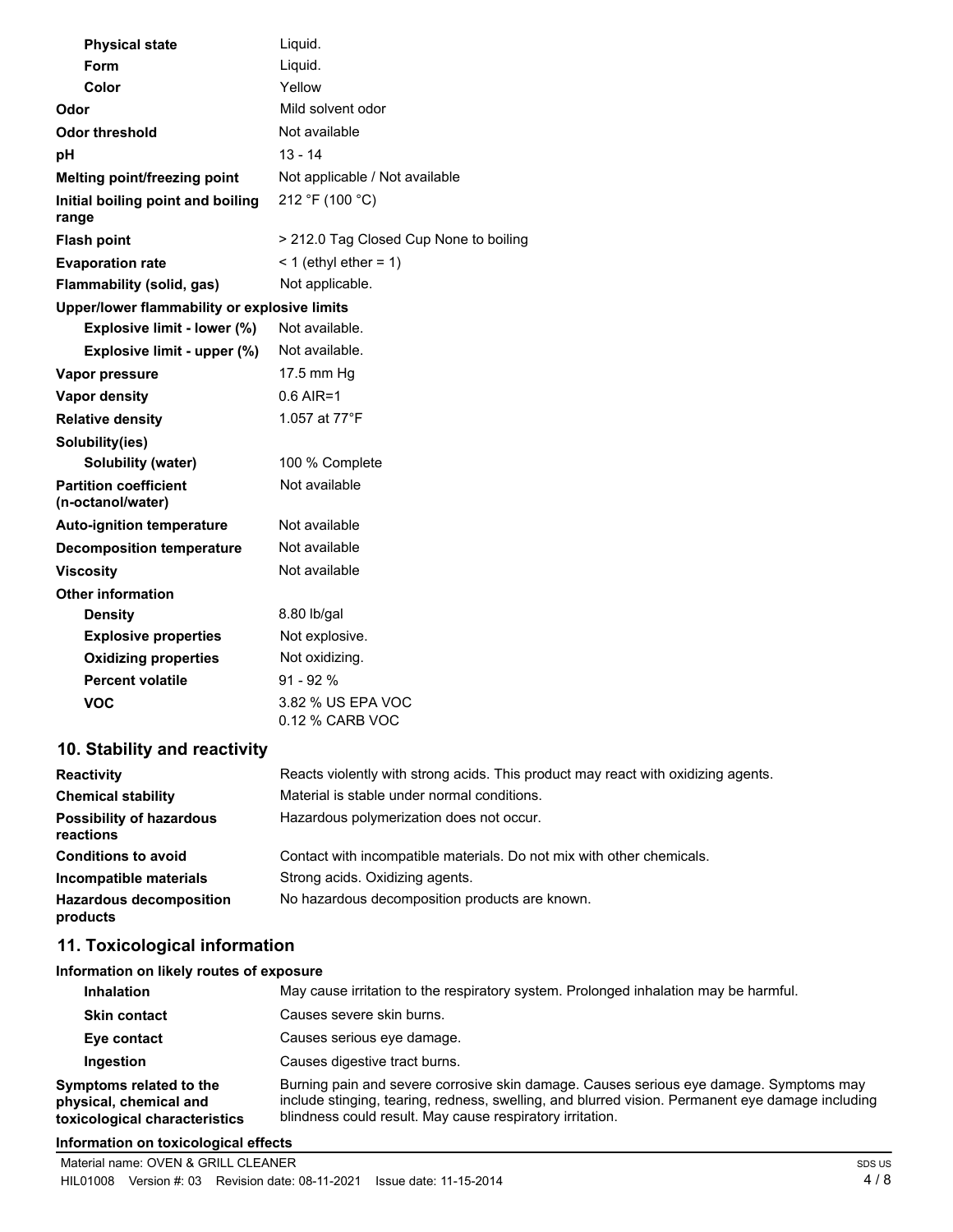| <b>Acute toxicity</b>                                                         | Not known.                                                                                                          |                                                           |                                    |  |
|-------------------------------------------------------------------------------|---------------------------------------------------------------------------------------------------------------------|-----------------------------------------------------------|------------------------------------|--|
| <b>Product</b>                                                                | <b>Species</b><br><b>Test Results</b>                                                                               |                                                           |                                    |  |
| <b>OVEN &amp; GRILL CLEANER</b>                                               |                                                                                                                     |                                                           |                                    |  |
| <u>Acute</u>                                                                  |                                                                                                                     |                                                           |                                    |  |
| Dermal                                                                        |                                                                                                                     |                                                           |                                    |  |
| LD50                                                                          | Rabbit<br>72970 mg/kg                                                                                               |                                                           |                                    |  |
| <b>Inhalation</b>                                                             |                                                                                                                     |                                                           |                                    |  |
| <b>LC50</b>                                                                   | Mouse                                                                                                               |                                                           | 17000 mg/l, 4 Hours                |  |
| Oral                                                                          |                                                                                                                     |                                                           |                                    |  |
| LD50                                                                          | Rat                                                                                                                 |                                                           | 96840 mg/kg                        |  |
| <b>Components</b>                                                             | <b>Species</b>                                                                                                      |                                                           | <b>Test Results</b>                |  |
| Butoxydiglycol (CAS 112-34-5)<br><u>Acute</u>                                 |                                                                                                                     |                                                           |                                    |  |
| <b>Dermal</b>                                                                 |                                                                                                                     |                                                           |                                    |  |
| LD50                                                                          | Rabbit                                                                                                              |                                                           | 2700 mg/kg                         |  |
| Oral                                                                          |                                                                                                                     |                                                           |                                    |  |
| LD50                                                                          | Rat                                                                                                                 |                                                           | 4500 mg/kg                         |  |
| <b>Skin corrosion/irritation</b>                                              |                                                                                                                     | Causes severe skin burns and eye damage.                  |                                    |  |
| Serious eye damage/eye                                                        |                                                                                                                     | Causes serious eye damage.                                |                                    |  |
| <i>irritation</i>                                                             |                                                                                                                     |                                                           |                                    |  |
| Respiratory or skin sensitization                                             |                                                                                                                     |                                                           |                                    |  |
| <b>Respiratory sensitization</b>                                              | Not a respiratory sensitizer.                                                                                       |                                                           |                                    |  |
| <b>Skin sensitization</b>                                                     |                                                                                                                     | This product is not expected to cause skin sensitization. |                                    |  |
| Germ cell mutagenicity                                                        | No data available to indicate product or any components present at greater than 0.1% are<br>mutagenic or genotoxic. |                                                           |                                    |  |
| Carcinogenicity                                                               | Not classifiable as to carcinogenicity to humans.                                                                   |                                                           |                                    |  |
| IARC Monographs. Overall Evaluation of Carcinogenicity                        |                                                                                                                     |                                                           |                                    |  |
| Not listed.<br>OSHA Specifically Regulated Substances (29 CFR 1910.1001-1053) |                                                                                                                     |                                                           |                                    |  |
| Not listed.                                                                   |                                                                                                                     |                                                           |                                    |  |
| US. National Toxicology Program (NTP) Report on Carcinogens                   |                                                                                                                     |                                                           |                                    |  |
| Not listed.                                                                   |                                                                                                                     |                                                           |                                    |  |
| <b>Reproductive toxicity</b>                                                  | This product is not expected to cause reproductive or developmental effects.                                        |                                                           |                                    |  |
| Specific target organ toxicity -<br>single exposure                           |                                                                                                                     | May cause respiratory irritation.                         |                                    |  |
| Specific target organ toxicity -<br>repeated exposure                         | Not classified.                                                                                                     |                                                           |                                    |  |
| <b>Aspiration hazard</b>                                                      |                                                                                                                     | Prolonged inhalation may be harmful.                      |                                    |  |
| <b>Chronic effects</b>                                                        |                                                                                                                     | Prolonged inhalation may be harmful.                      |                                    |  |
| 12. Ecological information                                                    |                                                                                                                     |                                                           |                                    |  |
| <b>Ecotoxicity</b>                                                            | Harmful to aquatic life.                                                                                            |                                                           |                                    |  |
| <b>Product</b>                                                                | <b>Test Results</b><br><b>Species</b>                                                                               |                                                           |                                    |  |
| <b>OVEN &amp; GRILL CLEANER</b>                                               |                                                                                                                     |                                                           |                                    |  |
| <b>Aquatic</b>                                                                |                                                                                                                     |                                                           |                                    |  |
| Crustacea                                                                     | EC50                                                                                                                | Daphnia                                                   | 688.5557 mg/l, 48 hours estimated  |  |
| Fish                                                                          | <b>LC50</b>                                                                                                         | Fish                                                      | 2363.5352 mg/l, 96 hours estimated |  |
| <b>Components</b>                                                             |                                                                                                                     | <b>Species</b>                                            | <b>Test Results</b>                |  |
| Butoxydiglycol (CAS 112-34-5)                                                 |                                                                                                                     |                                                           |                                    |  |
| <b>Aquatic</b>                                                                |                                                                                                                     |                                                           |                                    |  |
| Fish                                                                          | LC50                                                                                                                | Bluegill (Lepomis macrochirus)                            | 1300 mg/l, 96 hours                |  |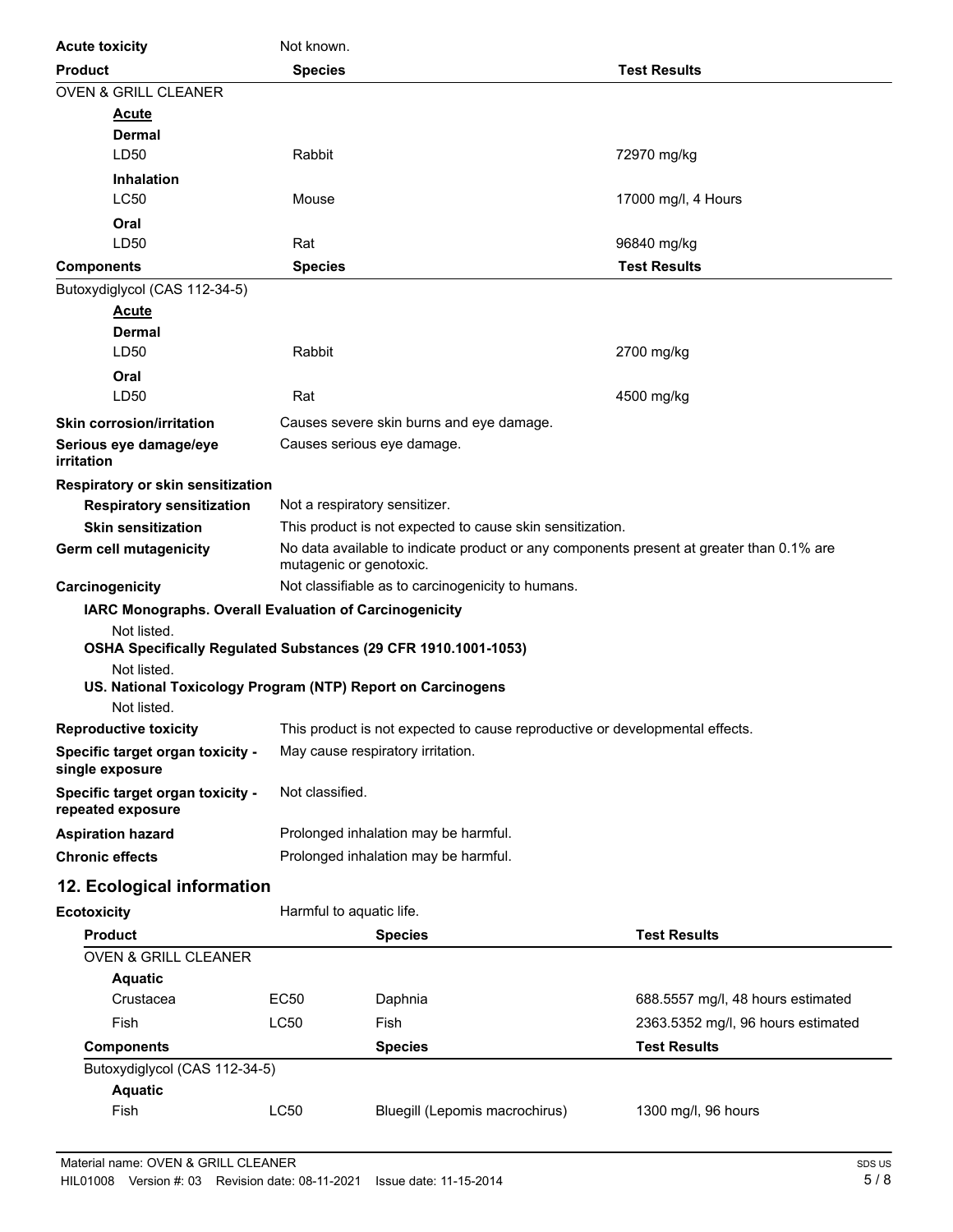| <b>Components</b>                                                   |                                                                                                                                                                                                                        | <b>Species</b>                                                                                                                                                                                                                                                                                                                                                                                                                                                                         | <b>Test Results</b>                                                                              |
|---------------------------------------------------------------------|------------------------------------------------------------------------------------------------------------------------------------------------------------------------------------------------------------------------|----------------------------------------------------------------------------------------------------------------------------------------------------------------------------------------------------------------------------------------------------------------------------------------------------------------------------------------------------------------------------------------------------------------------------------------------------------------------------------------|--------------------------------------------------------------------------------------------------|
| Sodium Hydroxide (CAS 1310-73-2)                                    |                                                                                                                                                                                                                        |                                                                                                                                                                                                                                                                                                                                                                                                                                                                                        |                                                                                                  |
| <b>Aquatic</b>                                                      |                                                                                                                                                                                                                        |                                                                                                                                                                                                                                                                                                                                                                                                                                                                                        |                                                                                                  |
| Crustacea                                                           | <b>EC50</b>                                                                                                                                                                                                            | Water flea (Ceriodaphnia dubia)                                                                                                                                                                                                                                                                                                                                                                                                                                                        | 34.59 - 47.13 mg/l, 48 hours                                                                     |
| Fish                                                                | <b>LC50</b>                                                                                                                                                                                                            | Western mosquitofish (Gambusia affinis) 125 mg/l, 96 hours                                                                                                                                                                                                                                                                                                                                                                                                                             |                                                                                                  |
| Persistence and degradability                                       |                                                                                                                                                                                                                        | No data is available on the degradability of this product.                                                                                                                                                                                                                                                                                                                                                                                                                             |                                                                                                  |
| <b>Bioaccumulative potential</b>                                    |                                                                                                                                                                                                                        |                                                                                                                                                                                                                                                                                                                                                                                                                                                                                        |                                                                                                  |
| Partition coefficient n-octanol / water (log Kow)<br>Butoxydiglycol |                                                                                                                                                                                                                        | 0.56                                                                                                                                                                                                                                                                                                                                                                                                                                                                                   |                                                                                                  |
| <b>Mobility in soil</b>                                             | No data available.                                                                                                                                                                                                     |                                                                                                                                                                                                                                                                                                                                                                                                                                                                                        |                                                                                                  |
| Other adverse effects                                               | No other adverse environmental effects (e.g. ozone depletion, photochemical ozone creation<br>potential, endocrine disruption, global warming potential) are expected from this component.                             |                                                                                                                                                                                                                                                                                                                                                                                                                                                                                        |                                                                                                  |
| 13. Disposal considerations                                         |                                                                                                                                                                                                                        |                                                                                                                                                                                                                                                                                                                                                                                                                                                                                        |                                                                                                  |
| <b>Disposal instructions</b>                                        |                                                                                                                                                                                                                        | Collect and reclaim or dispose in sealed containers at licensed waste disposal site. Incinerate the<br>material under controlled conditions in an approved incinerator. Do not allow this material to drain<br>container. Dispose of contents/container in accordance with local/regional/national/international<br>regulations. Buyer assumes all risk and liability associated with disposal of this product (original<br>concentration or dilution) in violation of applicable law. | into sewers/water supplies. Do not contaminate ponds, waterways or ditches with chemical or used |
| <b>Local disposal regulations</b>                                   | Dispose in accordance with all applicable regulations.                                                                                                                                                                 |                                                                                                                                                                                                                                                                                                                                                                                                                                                                                        |                                                                                                  |
| Hazardous waste code                                                | D002: Waste Corrosive material $[PH \le 2$ or $= >12.5$ , or corrosive to steel<br>The waste code should be assigned in discussion between the user, the producer and the waste<br>disposal company.                   |                                                                                                                                                                                                                                                                                                                                                                                                                                                                                        |                                                                                                  |
| Waste from residues / unused<br>products                            | Dispose of in accordance with local regulations. Empty containers or liners may retain some<br>product residues. This material and its container must be disposed of in a safe manner (see:<br>Disposal instructions). |                                                                                                                                                                                                                                                                                                                                                                                                                                                                                        |                                                                                                  |
| <b>Contaminated packaging</b>                                       | Since emptied containers may retain product residue, follow label warnings even after container is<br>emptied. Empty containers should be taken to an approved waste handling site for recycling or<br>disposal.       |                                                                                                                                                                                                                                                                                                                                                                                                                                                                                        |                                                                                                  |
| 14. Transport information                                           |                                                                                                                                                                                                                        |                                                                                                                                                                                                                                                                                                                                                                                                                                                                                        |                                                                                                  |
| <b>DOT</b>                                                          |                                                                                                                                                                                                                        |                                                                                                                                                                                                                                                                                                                                                                                                                                                                                        |                                                                                                  |
| <b>UN number</b>                                                    | NA1760                                                                                                                                                                                                                 |                                                                                                                                                                                                                                                                                                                                                                                                                                                                                        |                                                                                                  |
| UN proper shipping name<br><b>Transport hazard class(es)</b>        |                                                                                                                                                                                                                        | Compound, cleaning liquid (SODIUM HYDROXIDE)                                                                                                                                                                                                                                                                                                                                                                                                                                           |                                                                                                  |

| $11$ ansport nazaru ciassics) |                                                                                                      |
|-------------------------------|------------------------------------------------------------------------------------------------------|
| <b>Class</b>                  | 8                                                                                                    |
| Subsidiary risk               |                                                                                                      |
| Label(s)                      | 8                                                                                                    |
| Packing group                 | Ш                                                                                                    |
|                               | Special precautions for user Read safety instructions, SDS and emergency procedures before handling. |
| <b>Special provisions</b>     | B2, IB2, T11, TP2, TP27                                                                              |
| <b>Packaging exceptions</b>   | 154                                                                                                  |
| Packaging non bulk            | 202                                                                                                  |
| Packaging bulk                | 242                                                                                                  |
| <b>ERG</b> number             | 154                                                                                                  |

PACKAGES 1.0 Liters or smaller may be shipped as LIMITED QUANTITY OR ORM-D **IATA**

| UN number                    | UN3267                                                                                               |
|------------------------------|------------------------------------------------------------------------------------------------------|
| UN proper shipping name      | Corrosive liquid, basic, organic, n.o.s. (SODIUM HYDROXIDE)                                          |
| Transport hazard class(es)   |                                                                                                      |
| <b>Class</b>                 | 8                                                                                                    |
| <b>Subsidiary risk</b>       | -                                                                                                    |
| Label(s)                     | 8                                                                                                    |
| Packing group                |                                                                                                      |
| <b>Environmental hazards</b> | No.                                                                                                  |
| <b>ERG Code</b>              | 153                                                                                                  |
|                              | Special precautions for user Read safety instructions, SDS and emergency procedures before handling. |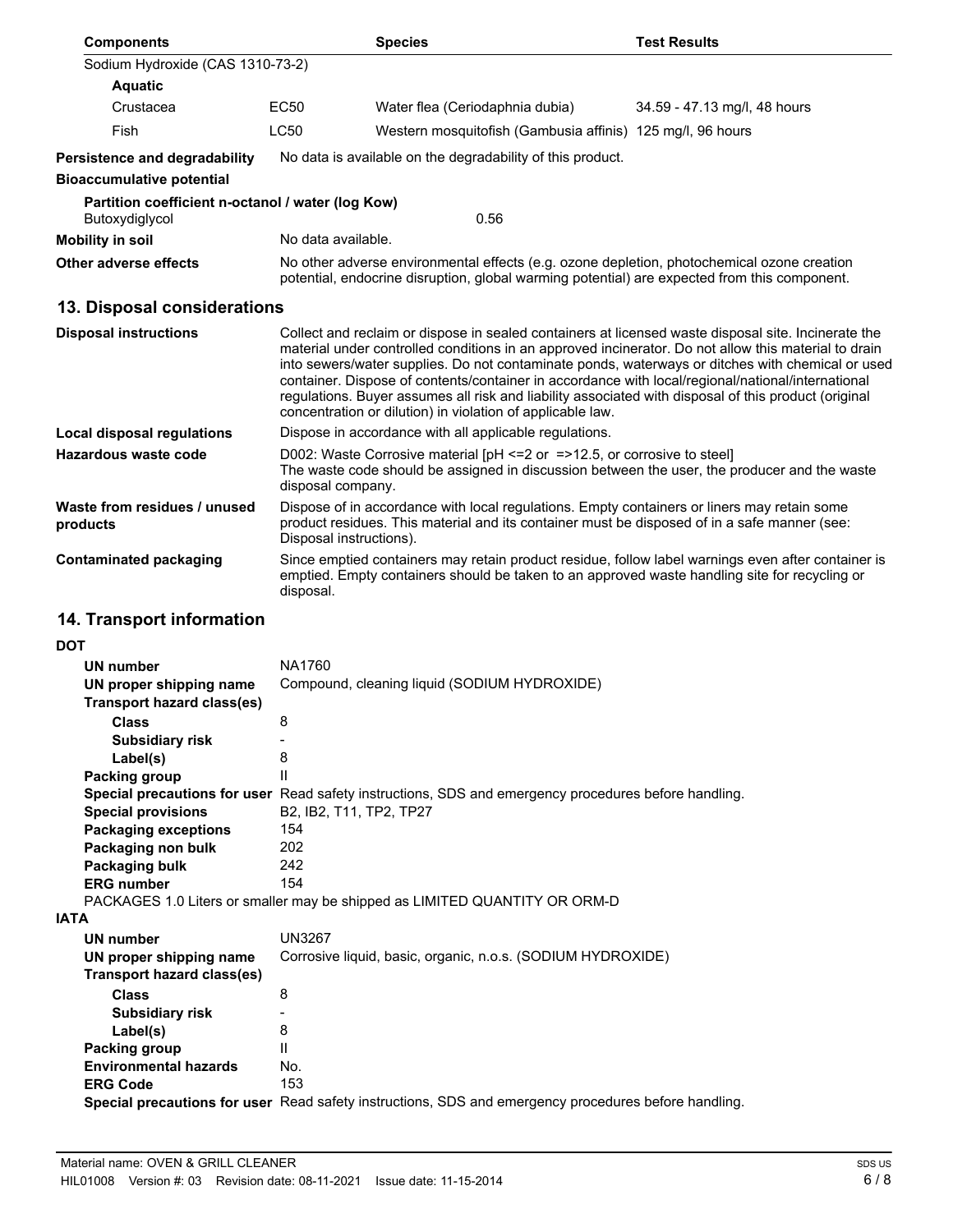| <b>Other information</b>                                                              |                                                                                                      |
|---------------------------------------------------------------------------------------|------------------------------------------------------------------------------------------------------|
| Passenger and cargo<br>aircraft                                                       | Allowed with restrictions.                                                                           |
| Cargo aircraft only                                                                   | Allowed with restrictions.                                                                           |
| <b>IMDG</b>                                                                           |                                                                                                      |
| UN number                                                                             | <b>UN3267</b>                                                                                        |
| UN proper shipping name                                                               | CORROSIVE LIQUID, BASIC, ORGANIC, N.O.S. (SODIUM HYDROXIDE)                                          |
| <b>Transport hazard class(es)</b>                                                     |                                                                                                      |
| <b>Class</b>                                                                          | 8                                                                                                    |
| <b>Subsidiary risk</b>                                                                |                                                                                                      |
| Label(s)                                                                              | 8                                                                                                    |
| Packing group                                                                         | Ш                                                                                                    |
| <b>Environmental hazards</b>                                                          |                                                                                                      |
| <b>Marine pollutant</b>                                                               | No.                                                                                                  |
| <b>EmS</b>                                                                            | $F-A, S-B$                                                                                           |
|                                                                                       | Special precautions for user Read safety instructions, SDS and emergency procedures before handling. |
| Transport in bulk according to<br>Annex II of MARPOL 73/78 and<br>the <b>IBC</b> Code | Not established.                                                                                     |
| <b>DOT</b>                                                                            |                                                                                                      |
| <b>CORROSIVE</b>                                                                      |                                                                                                      |

**IATA; IMDG**



 $\overline{\mathbf{8}}$ 

## **15. Regulatory information**

| US federal regulations                                                                                                      | This product is a "Hazardous Chemical" as defined by the OSHA Hazard Communication<br>Standard, 29 CFR 1910.1200. |                                                                                                             |
|-----------------------------------------------------------------------------------------------------------------------------|-------------------------------------------------------------------------------------------------------------------|-------------------------------------------------------------------------------------------------------------|
| <b>Toxic Substances Control Act (TSCA)</b>                                                                                  |                                                                                                                   | One or more components of the mixture are not on the TSCA $8(b)$ inventory<br>or are designated "inactive". |
|                                                                                                                             | TSCA Section 12(b) Export Notification (40 CFR 707, Subpt. D)                                                     |                                                                                                             |
| Not regulated.                                                                                                              |                                                                                                                   |                                                                                                             |
| <b>CERCLA Hazardous Substance List (40 CFR 302.4)</b>                                                                       |                                                                                                                   |                                                                                                             |
| Sodium Hydroxide (CAS 1310-73-2)<br><b>SARA 304 Emergency release notification</b>                                          |                                                                                                                   | Listed.                                                                                                     |
| Not regulated.<br><b>OSHA Specifically Requiated Substances (29 CFR 1910.1001-1053)</b><br>Not listed.                      |                                                                                                                   |                                                                                                             |
| Superfund Amendments and Reauthorization Act of 1986 (SARA)<br><b>SARA 302 Extremely hazardous substance</b><br>Not listed. |                                                                                                                   |                                                                                                             |